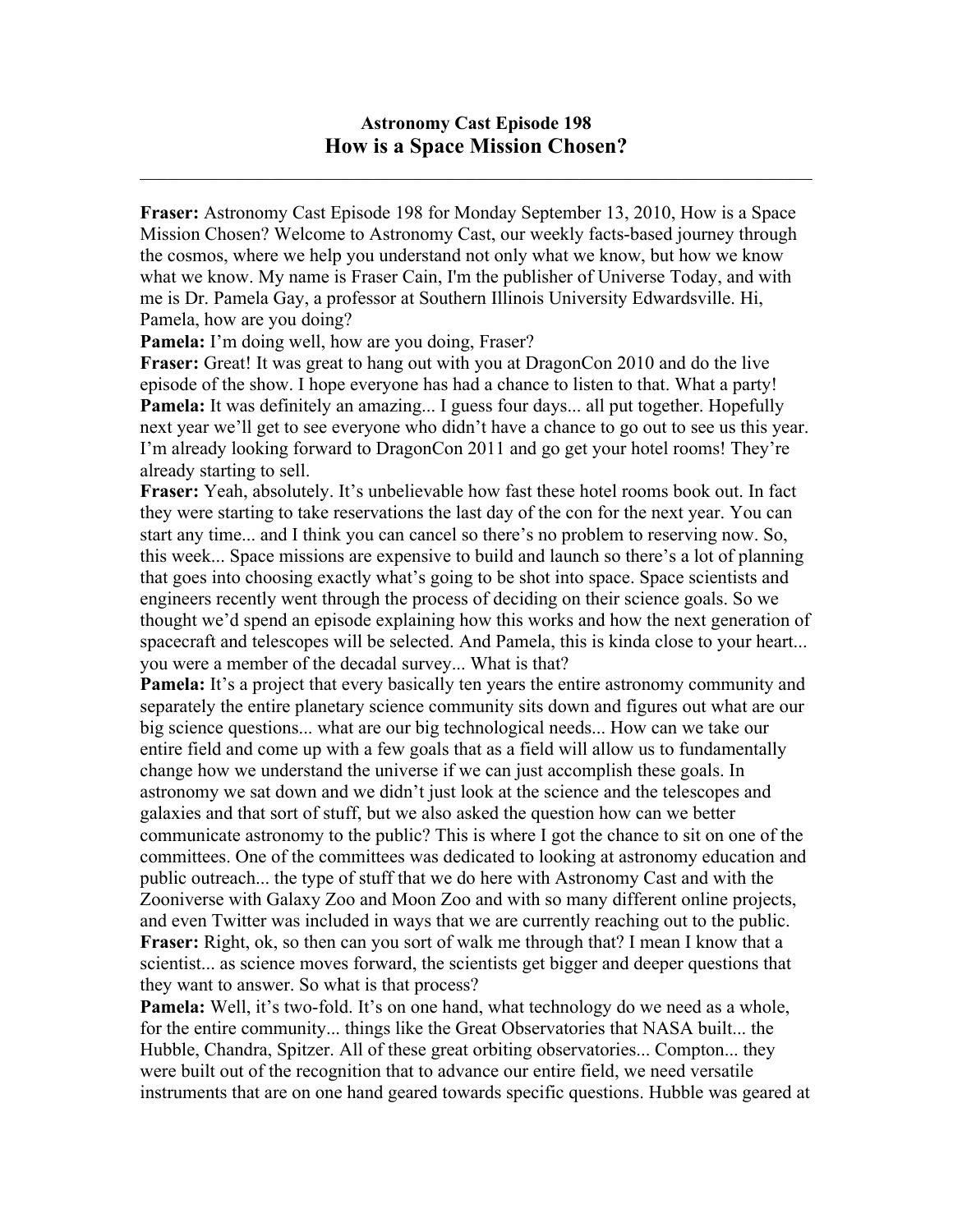figuring out what is the Hubble constant... what is the expansion rate of our universe. But on the other hand are flexible enough so that when things we never dreamed of are discovered, these instruments can be used to try to answer those questions. So on one hand we're trying do define what are the technologies that cost huge sums of money that will most effectively move our field forward, and guiding it on the other side is the question of what are the things that we most don't understand... that by figuring out these few things—dark energy, dark matter, gravitational waves—by understanding these questions, we can unravel major parts of the tangled web that is science and start to get a clearer understanding of our universe.

**Fraser:** In many situations, it's just there's one kind of observation that can help answer a question, and there's just no way to get at the information... no way to get the answer... tests of Einstein's relativity... where until you could actually put a spacecraft into orbit and orbit it around at a certain speed, you really couldn't complete one of those final things. I guess that was with Gravity Probe B. Or, gamma ray bursts where a gamma ray burst would go off and it might last for a couple of seconds, but there was no equipment that was able to slew around quickly enough to spot the afterglow. It took a mission. **Pamela:** And that was where Swift came into play. And then we have WMAP which is one of the very first single-purpose missions. When it was built it was simply the Microwave Anisotropy Probe and then Wilkinson had his name added to it after its launch and unfortunately after his death. WMAP was built with the single purpose of better mapping the cosmic microwave background radiation than it had ever been mapped before. Planck is following in its footsteps doing an even more high-resolution survey of our microwave sky.

**Fraser:** So with this process, you were on the decadal survey. So what was the process that happened to kind of bring all these people together... all these ideas together... and actually boil it down into some specific technologies?

**Pamela:** It's basically a three-phase process. The first thing they do is appoint basically the leaders of the process... this is where you have your steering committee. They in turn figure out what are all the sub-committees we need. They appoint chairs of the subcommittees, chairs of the sub-committees appoint members of the committees, and then all the reporting begins. On the committee that I was sitting on, and from what I understand it worked the same on all the rest of the committees, each of us were given a very narrow goal, and we were told survey this slice of astronomy. So I surveyed newmedia technologies. Then come back and tell us... what is the current state of the field, what are the current needs of the field... in very brief reports. Then all of the reports we wrote were synthesized by the committee chairs into a committee report which was then synthesized in its own way into the full report that came from the decadal survey. We also took input from the entire field where we asked the astronomy community professional, citizen scientists, and amateur astronomers—what do you see as the greatest needs of the field? Write as white papers. So here we were getting white papers about the needs of postdoctoral researchers, the needs for how to change graduate school to better serve today's graduate students who have different things they need to learn than graduate students 20 years ago when teaching wasn't quite as strong an emphasis. So all this different input comes together.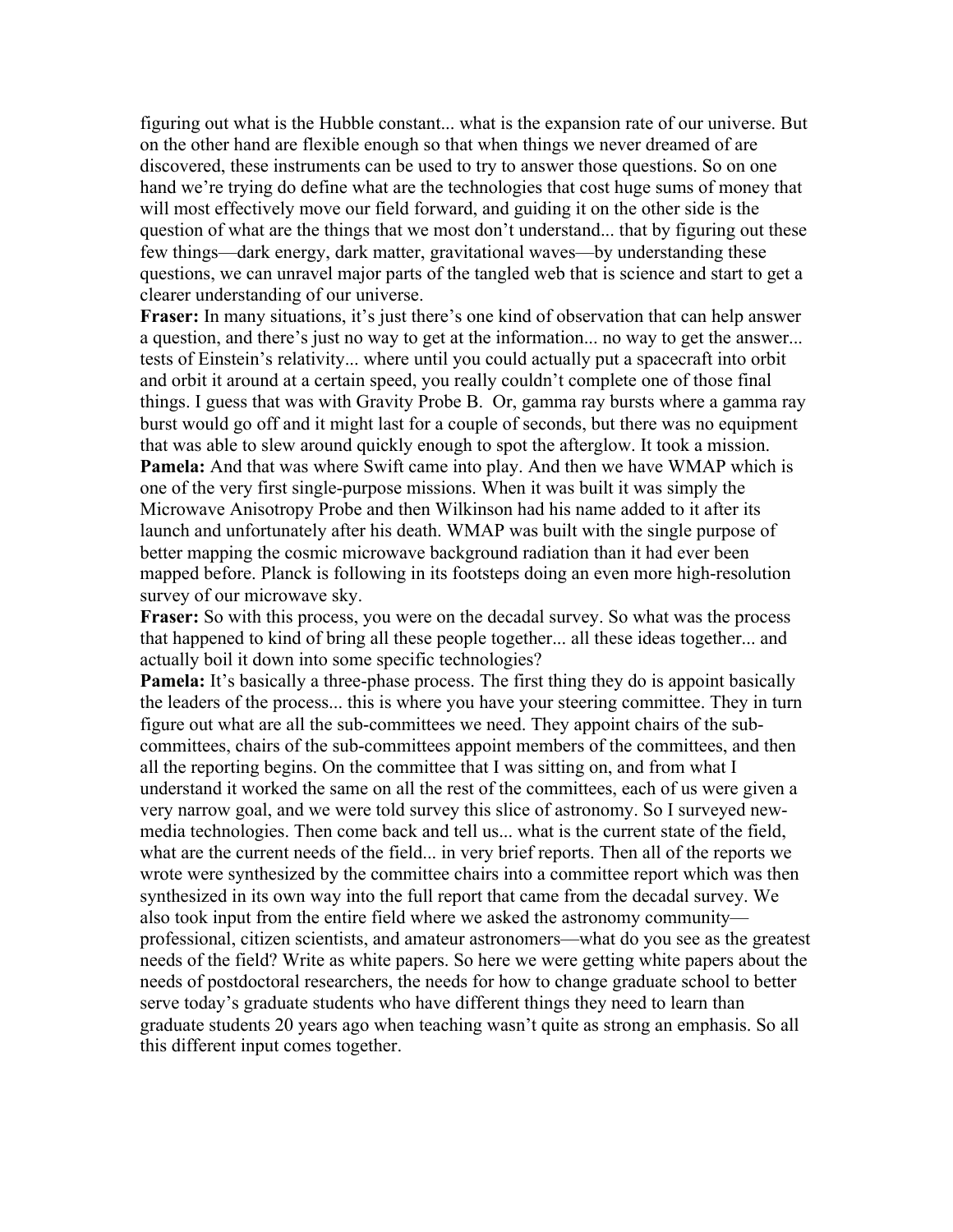**Fraser:** So, for example, you might talk to all of the black hole researchers and just say what are the big questions in your field that you need a tool to help you dig a little deeper. And they'll come back and give you their answers.

**Pamela:** Yeah, and this is where entire committees were put together, review papers were written, and a whole lot of trees died in the process of putting this document together. If it serves the way the last one served, it will be what defines what big missions are funded and what big telescopes are built here on the surface of the planet, as well. **Fraser:** Ok, so all the scientists provide their recommendations, their wish lists, their dreams, their hopes and dreams; and then, as you said, it sounds like there's a whole lot of committees and sub-committees and meetings and bureaucracy but the purpose here is to just boil all this down into some core ideas.

**Pamela:** Yes. So with the last decadal survey, especially in the planetary side... and we're still waiting for the planetary report for the current decade... they came out with a list of missions. Many of those missions got built. So, we're hoping the exact same thing will happen with the current survey. With this year's results, it came back with on the space side of astrophysics, so no planets were involved, but strictly astrophysics, the recommendation was for a wide field infrared survey telescope. The way they described this is an observatory designed to settle essential questions in both extrasolar planets and dark energy research which will advance topics ranging from galaxy evolution to the study of objects within our own galaxy. So this is again a flexible instrument capable of answering a wide variety of questions and it's something we don't currently have. Spitzer is onto the warm side of its program, and it's not a wide field survey telescope. So we're looking for something that's a bit different, a lot more sensitive, and will fill a niche that's not currently being filled.

**Fraser:** How do they decide between whether they want to solve a very specific problem like WMAP or something more general like producing something like Hubble and, you know... well, I'll give you another question in a second... how do they decide? How do they pick that?

**Pamela:** Well, this really comes up with a mix of things, actually. Missions like WMAP aren't actually all that expensive. It's a single purpose satellite... it's in Earth's orbit... and by having the low-cost missions, you can answer a lot of very specific questions and not spend that much money in the grand scheme of things, compared to a wide field infrared survey telescope which will cost a ton of money. So here you have one high cost but very flexible instrument that can answer a whole lot of questions but then a small fleet of in some cases what we call Explorer programs... missions that range from tens of millions to in some cases... there's a variety of different NASA programs I know we're going to get to... but there's these different lower-cost missions that typically answer a single science **program** question. So they balance it out by looking at cost.

**Fraser:** Looking at cost... and then try to compare that to the boon to science. **Pamela:** Right. So very flexible expensive instrument vs. lower cost single question instrument. And you come up with a menu... something where you can go a la carte and solve a lot of problems all at once.

**Fraser:** Right, or just provide a really powerful tool that has no specific thing like Hubble or James Webb. I know they have a few science goals that they're going to try to figure out, but Hubble can just be used for so much.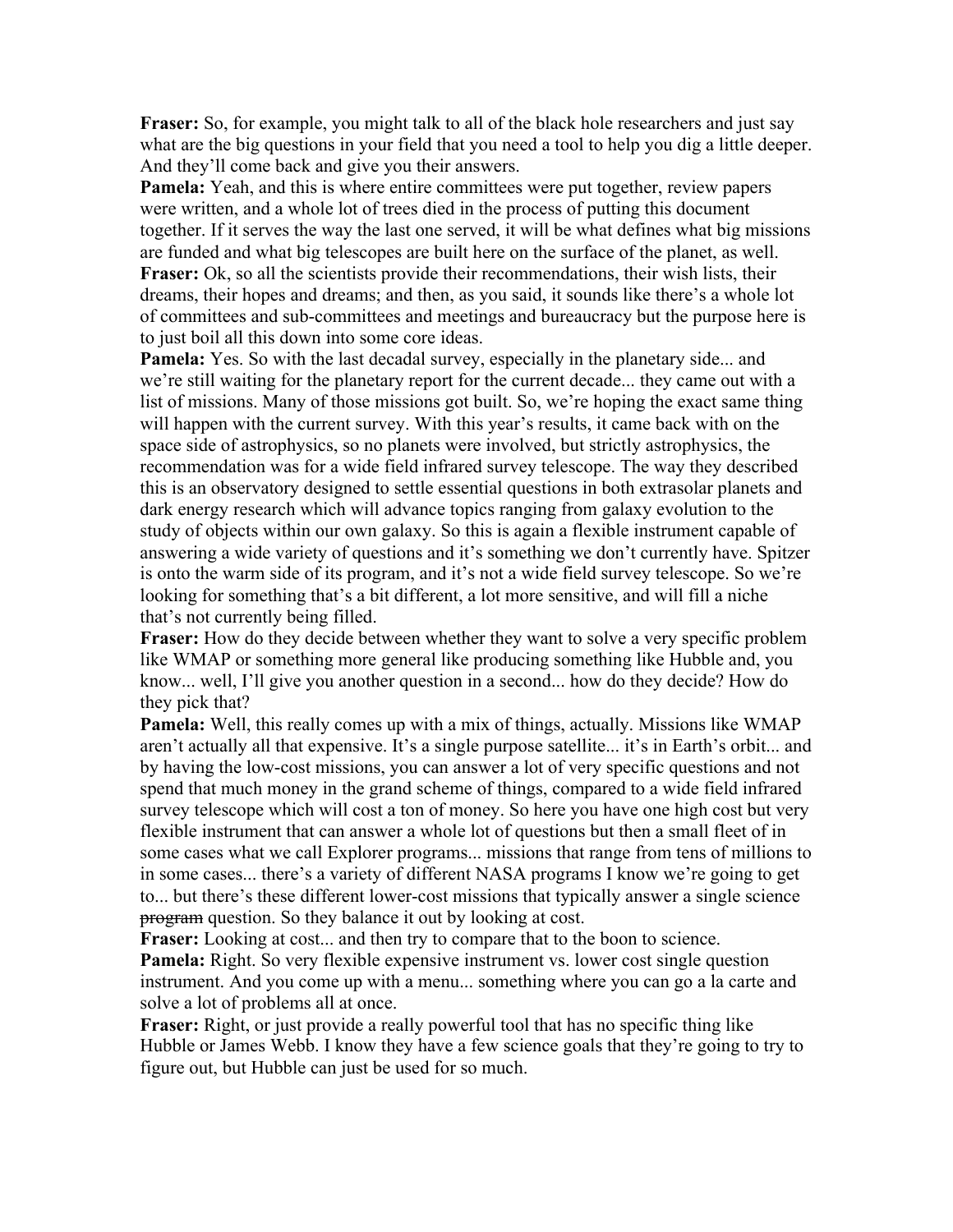**Pamela:** Right, right. And what's neat is the way we often have to justify things is well, Hubble is going to determine the origins of planetary nebulae, which it's really quite shocking to think that we didn't fully understand the structure of planetary nebulae... we still don't understand the origins of the structure of planetary nebulae... but we didn't understand the diversity of the structure of planetary nebulae until Hubble was launched. So planetary nebulae was one of its original causes. Then, measuring the Hubble constant, of course, was one of its original causes. We use it to look at everything. And that's pretty amazing. Then WFIRST, the Wide Field Infrared Survey Telescope they're looking at is looking to be one of the next generation work horses of astronomy. **Fraser:** Right, so scientists have gotten together and decided on the big science challenges that they're interested in solving, and this has boiled down, I guess, into a bunch of mission plans...

## **Pamela:** Initiatives.

**Fraser:** Initiatives. So what space ships are we going to see over the next ten years? **Pamela:** So what they're looking at... again, only on the astronomy side... they're looking at four different space-based initiatives and four different ground-based initiatives. On the space-based, we have three single-mission giant spend a lot of money get a really cool toy. There's WFIRST, which I just explained. They took LISA... this is a project that people have been talking about since the early nineties... a Laser Interferometry Space Antenna. It looks like it might finally get the kick in the funding pants that it needs to get itself built and into orbit. This is a series of satellites that will orbit together separated by a set distance with laser beams spanning that distance that will look for gravitational waves emitted by emerging black holes, by collapsing-down neutron stars, by a whole variety of different high-gravity events. We think there's gravity waves, we have all the secondary evidence you could possibly want, but we don't have any direct detections. LISA might finally do that for us if the mission gets put into orbit.

**Fraser:** Right... this is going to answer the question, "Are there gravity waves?" **Pamela:** Finally! We just want a detection. It fills the niche that LIGOS has been trying to fill from the ground. And we've talked about this in episodes before... trying to detect gravity waves while on a planet is just hard because the UPS truck can screw you up. **Fraser:** So what else?

**Pamela:** The third space-based mission that we're looking at is the International X-Ray Observatory. They describe this one as a high spectral resolution x-ray telescope that will lead will to great advances in broad fronts ranging from understanding of black holes, to cosmology, to life cycles of matter and energy in the cosmos. This is the replacement telescope for Chandra, in some ways. The next big instrument that launches and helps us dig deeper into the x-ray sky. Every time we build a new instrument we get a little higher resolution, we get a little more sensitive. We see these jumps. We saw them come with Spitzer, compared to IRAS that came before it. So this will be our next way to explore the high-energy universe.

**Fraser:** So, it's just going to be a much more powerful Chandra?

**Pamela:** Pretty much. That's what we're looking at right now. It will have more spectral capabilities, so there's a high-resolution spectroscopy coming out of it, so we'll be able to say better what are the atomic transitions getting observed... what are the specifics of the high energy universe that we can't quite get to. So it just brings the whole universe into a little bit better focus.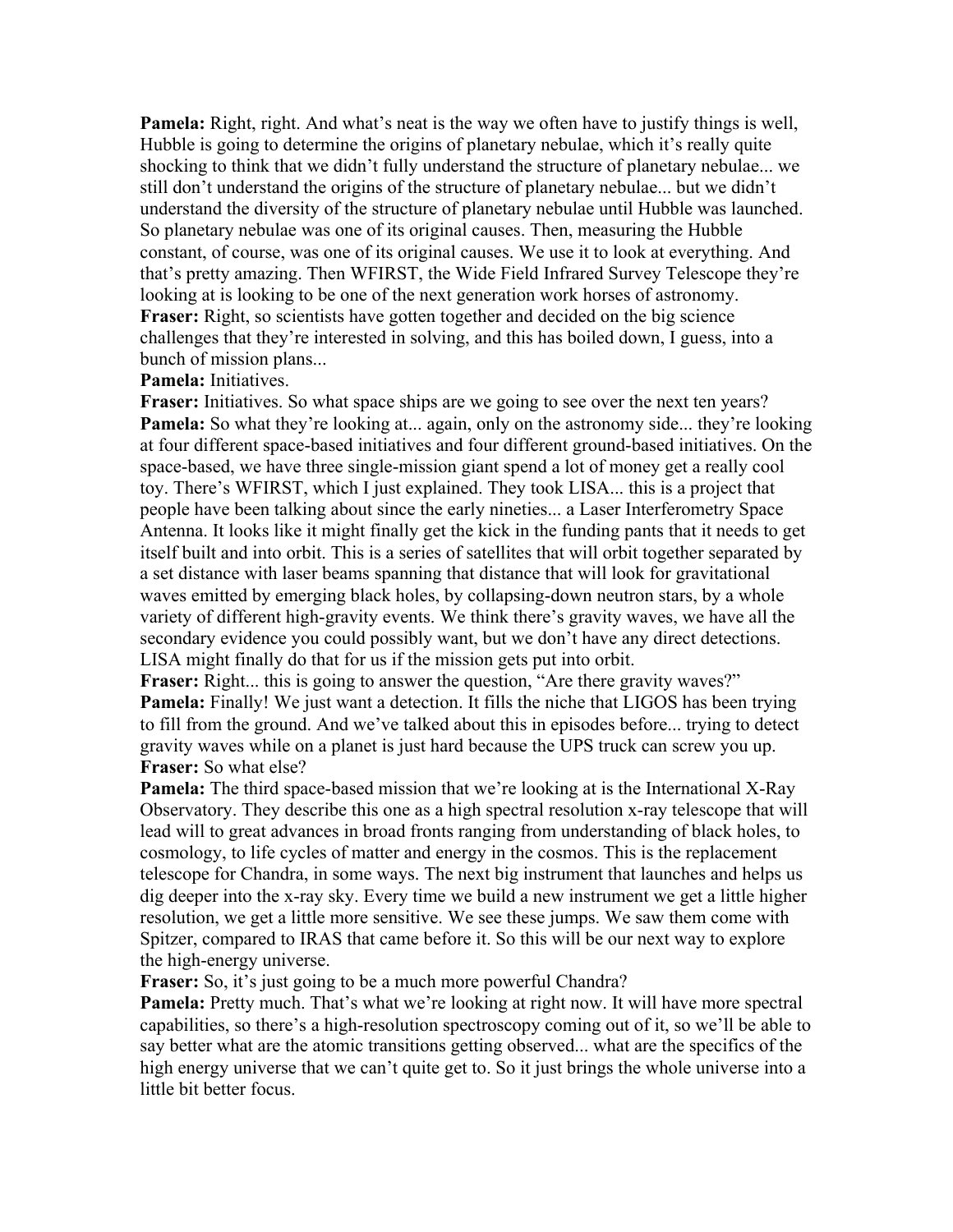**Fraser:** And now these are the main missions, right?

**Pamela:** Right. And then there's also a fourth program to take NASA's Explorer program and keep it going into the future. So the Explorer missions, these are compact missions... WISE, IBEX... small short-term where they put calls out to the scientific community... what would you like to do next? They're not all that expensive of a mission, typically. They come in a variety of different sizes, ranging from missions of opportunity, where you get an instrument on something that's already about to launch, or you extend something that's already in orbit, for upwards of a few tens of millions of dollars out to much more significant projects that can range as much as 180 million dollars. So all these different projects... they span from single instruments out to missions like Swift and FUSE. It's a great way to get a lot of science done for not a lot of money. So that's where the fourth field of emphasis goes... keeping this program, which has produced so many great missions, keeping it alive into the future.

**Fraser:** Right, but it's not just going to be space missions, there's also going to be some scientific questions that can be answered from the ground.

**Pamela:** Right. The planet's surface still has a role to play. We don't have to put everything in space. This is where instruments like the Large Synoptic Survey Telescope (LSST), a giant telescope people have been talking about as the mother lode coming, it finally got the blessing of the entire field that it needed to start getting the funding that it needed. This is a multi-meter telescope that is going to be able to observe the entire visible sky every three nights. It's going to produce terabytes and terabytes and terabytes of data. It's goal is primarily... well, it's getting justified as something that will find the next asteroid that might wipe out the planet Earth in time so that we can deter it... but along the way, while it's looking for these killer asteroids and mapping out everything in the inner solar system, it's also going to be mapping the entire universe. It's going to be helping us find new classes of variable stars, new classes of flickering objects of every type from active galaxies to comets that have jets turning on and off. It's going to pick up on all of these different events happening across the sky. The follow-up targets, we're going to be using every telescope on the planet to follow up on the new discoveries. They're saying there might be on the order of tens of thousands of things found each night flickering on and off in the images coming from this telescope.

**Fraser:** It's funny... we have talked about this. It's interesting that there just isn't a really comprehensive survey to just see how the sky changes from night to night, so this is actually really important.

**Pamela:** It's following on... we've had ???? project that discovered so many different asteroids and satellites. We've had things like the Palomar Sky Survey which in its time surveyed the entire sky, slowly but surely. But the rapidity that's allowed by having robotic telescopes... this is something we've never seen before. It's going to be fantastic to see what comes from this specially-directed telescope.

**Fraser:** So, we're going to have faster telescopes... but I'm sure we're going to have bigger, right?

**Pamela:** Right. And this is where we start looking at things like the Giant Segmented Mirror Telescope. Lots of different people have come up with lots of different giant sizes... pick your giant tens of meters size of choice... Exactly which one we end up going with is still going to be decided. I think.

**Fraser:** Thirty meters...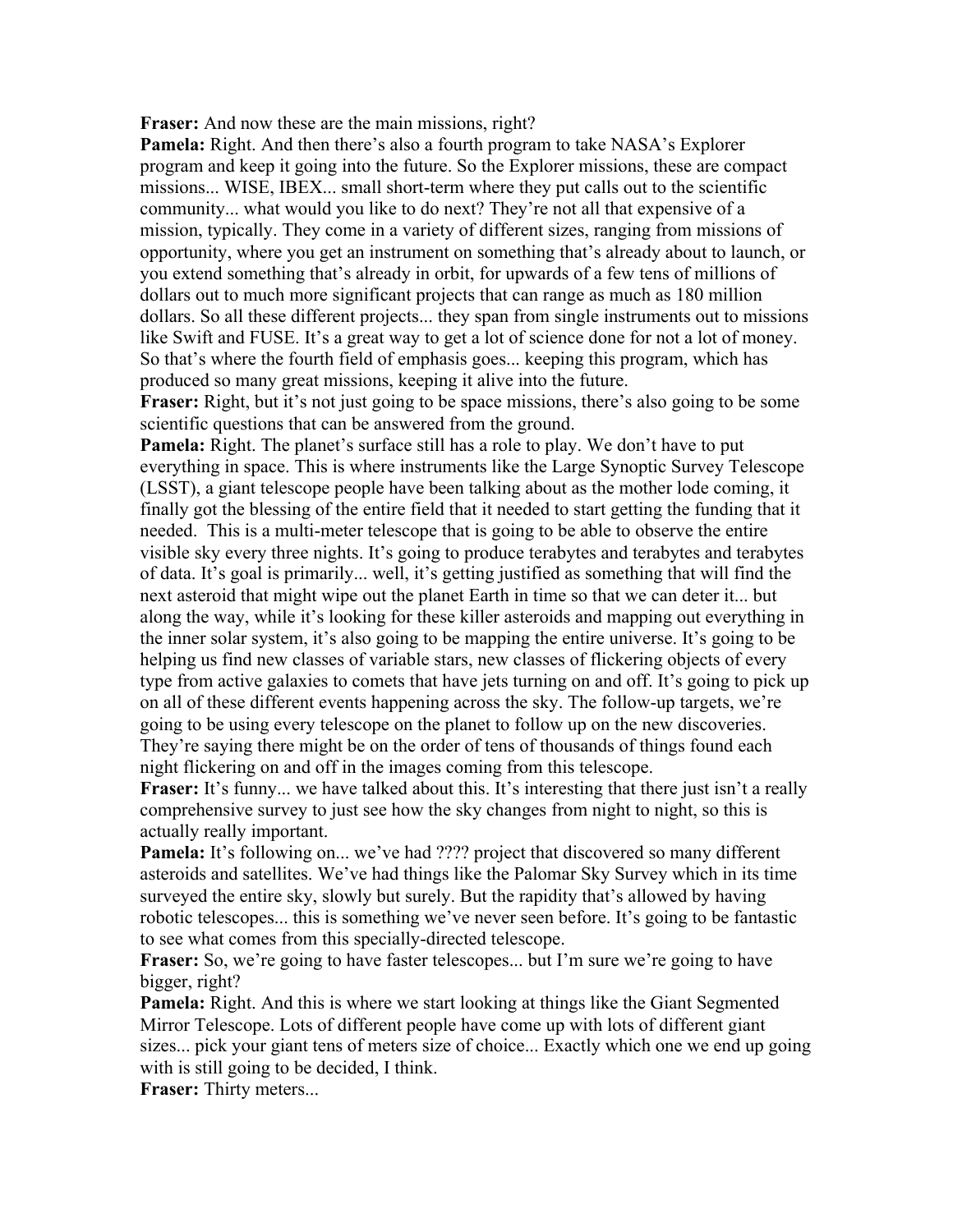**Pamela:** Yeah... something obnoxious is coming... So here, it's two different ways of looking at the sky. With the Large Synoptic Survey Telescope (LSST), we're going to be looking at the entire sky over and over and over with an 8-meter mirror... giant survey telescope. But it's not going to be sitting down and looking at one galaxy for four days to be better able to understand what was going on in the first few hundred thousand... first few million years of the universe. The Giant Segmented Mirror Telescope... here we're looking at tens of meters, and it'll have specific calls out... ok, tonight... everyone tell us what you want to look at tonight... it's more sophisticated than that with telescope allocation committees... but we're still going out to the community and looking for calls for specific science questions. So on one night they might be looking at the light echo of a quasar, and on another night they might be looking at the very first galaxies forming in the beginning of the universe and answering specific questions... resolving planets, perhaps, around other stars and observing their light from the surface of the planet. It depends on what kinds of optics they have. So two different ways of doing science outlined with these two different giant telescope missions.

**Fraser:** Now, the decisions have been made... the proposals have been made, but it's a long way to go from idea for a space mission to the actual thing launched. So let's talk a bit about the development process.

**Pamela:** Now we have two different sides here... ground-based and space-based. And this is where governmentally we divide things... sorry, we're being U.S.-centric... apologies, apologies, apologies. Strategies vary in other nations. Here in the US what we have is the National Science Foundation on one side is funding things that are groundbased, and NASA on the other side is funding things that are space-based. So with NASA, programs like the Explorer missions... they'll actually put out calls to the community and say ok, we want individual PIs... individual investigators to put together a team, to put together a set of mission goals, and put together a budget. Then submit, in a lot of crazy documentation that makes you pull your hair out, all of the things you want to do and how the things you want to do align with the long-term goals of NASA, which get aligned, in turn, with the decadal survey in a lot of ways. Then committees are put together. Everyone in the astronomy community at one point or another sits on a committee of a varying level, and you decide the fate of the community when you sit on these panels. You read through the documents, you try to figure out can these people actually do what they say they're going to do. Are their science questions as important as they say they are? Then you pick what missions are going to get funded. It's often with satellite missions a 2-tiered system where first there's the general call for proposals. Then it gets narrowed down to a smaller set. The narrowed-down set then has to go through a new round of documentation of what they're planning to do. Then the final decisions get made. With the giant missions, where we say... Dear community, we're going to build the Hubble Space Telescope. In that case, NASA says we have a defined program, and they put things out for bids. So, it's a different way of doing things.

**Fraser:** It's put out to aerospace companies for bids?

**Pamela:** It varies because you have instruments getting built. Instruments come not just from corporations but from universities. For instance, Cornell has built a whole variety of different instruments for different things all over the surface of the planet and on their way to other planets. You also have companies like Boeing and Ball Aerospace and Lockheed... they're all involved in building a variety of satellite missions as well.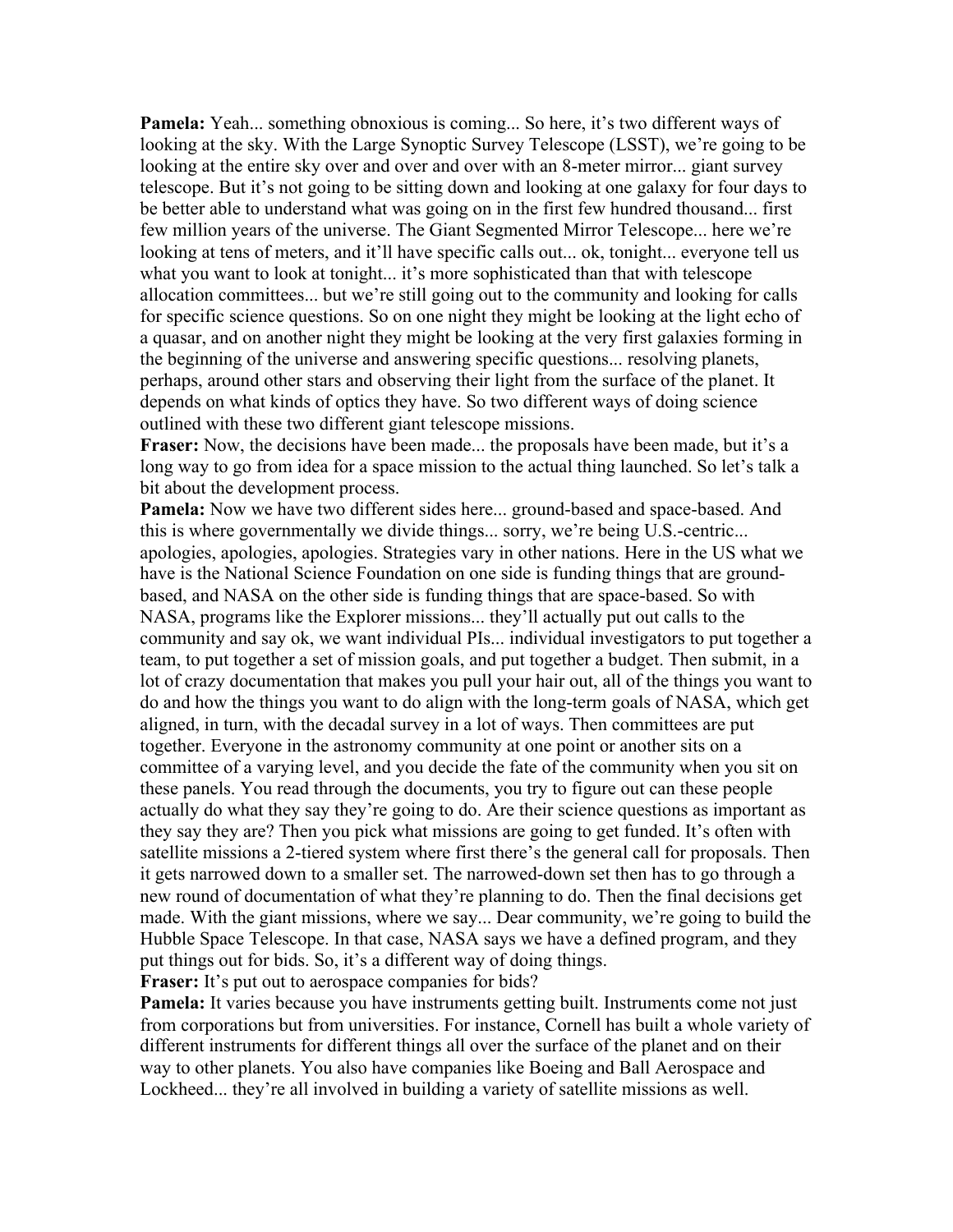**Fraser:** Right, and then the proposal is chosen and the spacecraft is built. About how long does it take for a spacecraft to be built?

**Pamela:** The aim with the smaller missions is to actually do full turn around in no more than 36 months. So that's pretty impressive to think about. Now the bigger missions, the Chandras, the Hubbles, those can, from conception of idea to launch, take decades. But the smaller missions you're looking at the course of one graduate student's lifetime. You can actually get from conceiving the idea to getting data on hand. And that's pretty awesome to think about.

**Fraser:** And then they put the mission into their launch schedule.

**Pamela:** And then you schedule a rocket and hope and pray that the rocket works. **Fraser:** Yeah... it doesn't explode and you have to go back from scratch and build it all over again... which has happened... a few times.

**Pamela:** It does... part of my dissertation was eaten by an x-ray satellite. These things happen and you learn to move on. My lesson to all graduate students out there... having learned this the hard way... is do not write a dissertation proposal that relies on satellites that aren't launched and telescopes that aren't commissioned.

**Fraser:** And then, once the spacecraft is launched, then they spend a few months testing everything out... making sure it's all working. Then finally they open it back up to the scientists and start to schedule their time to start making the observations that they had planned out ten years before...

**Pamela:** Right, or if they're lucky and it's a smaller mission... two years before. **Fraser:** Or if they're unlucky and it's the Hubble... 20 years before.

**Pamela:** Right. As a side note, one of the reasons it takes so long to go from launch to first light is they actually, for some of the missions, have to wait for them to outgas. So you get to orbit and you have to wait for everything to stabilize after exposing your spacecraft to vacuum. But once the mission is launched and once you start taking data, then the scientists get first crack at everything. Typically they get anywhere from a few months to 6 months, sometimes you can beg, borrow, and steal extra time beyond that, to get first chance to publish the results of the mission. No one's hiding data, and this is something you may have heard a debate about with Herschel, is Herschel is actually holding on to some of its best data for the team scientists. This is simply a matter of these people have gone sleepless nights getting their missions put together, pulling all-nighters now and again just trying to get that last bit of something done. Part of the payback of the blood, sweat, and tears... and there's always tears... there's not always blood, but there's always tears involved in building a mission... part of the payback is you get first crack at the data. Everyone else is told hands off, you can't see until that waiting period is over. **Fraser:** Right. Cool. So when might the first spacecraft get launched from decisions that the committee made just this year?

**Pamela:** Well, it's hard to say specifically, because when you have things like augmentation to the Explorer program... these are recommendations made by the decadal survey, and now we have to wait and see if Congress agrees. We have to wait and see when does the funding make itself out of the National Science Foundation. One of the things that people don't realize is how long it just takes to push things through the U.S. government. When I get grants... I went through this last year... I got a phone call from my NASA program officer. He made my day one day in October. The check finally came through mid-January, processed to my university. So it takes a lot of time to get